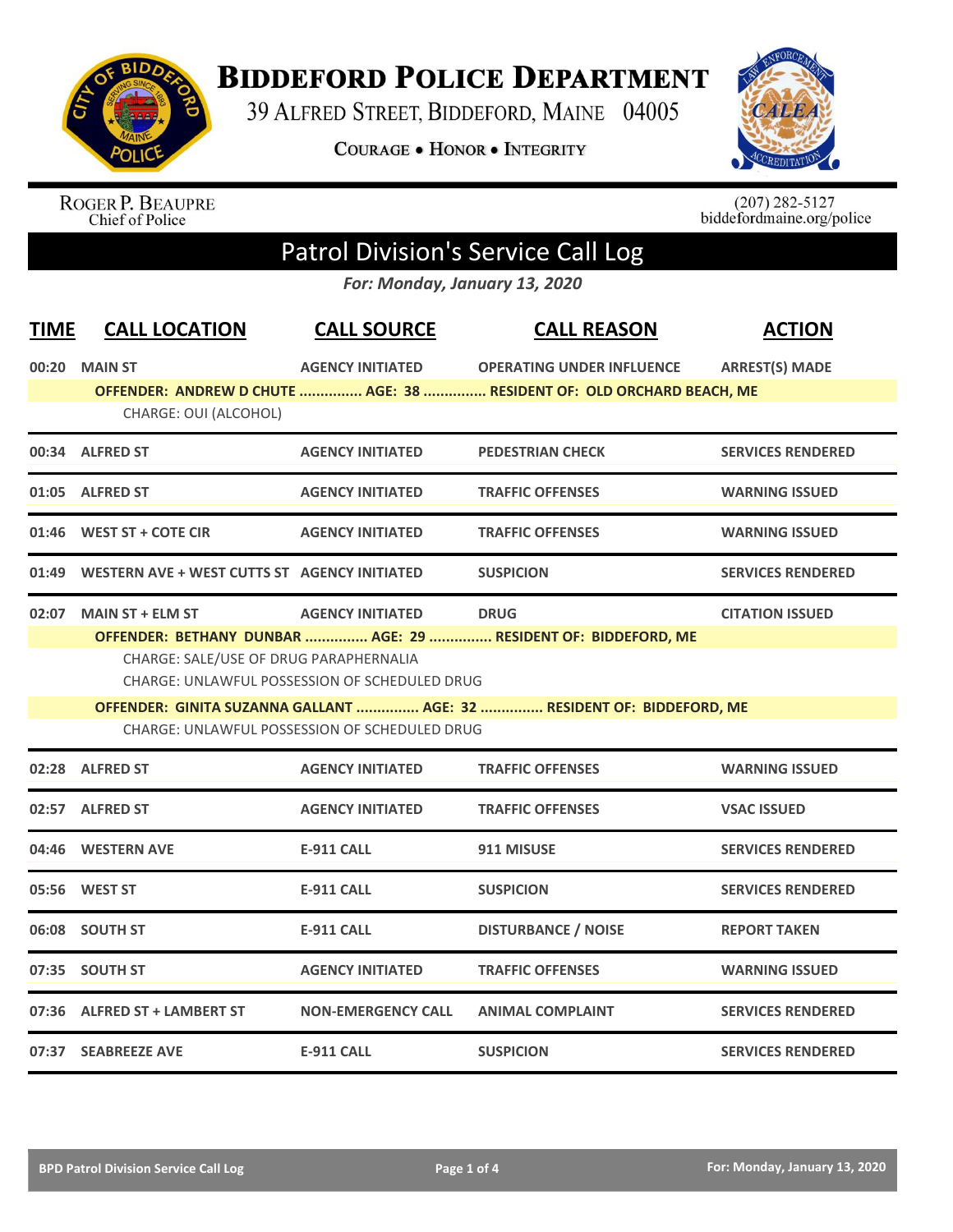## **TIME CALL LOCATION CALL SOURCE CALL REASON ACTION**

**07:46 SOUTH ST AGENCY INITIATED TRAFFIC OFFENSES CITATION ISSUED**

**OFFENDER: MICHAEL M DOCHTERMANN ............... AGE: 35 ............... RESIDENT OF: SANFORD, ME**

CHARGE: OPERATING WITH SUSPENDED REGISTRATION

|       | 08:03 SOUTH ST                                    | <b>AGENCY INITIATED</b>   | <b>TRAFFIC OFFENSES</b>                         | <b>NO VIOLATION</b>          |
|-------|---------------------------------------------------|---------------------------|-------------------------------------------------|------------------------------|
|       | 08:14 SOUTH ST                                    | <b>AGENCY INITIATED</b>   | <b>TRAFFIC OFFENSES</b>                         | <b>WARNING ISSUED</b>        |
|       | 08:14 SACO FALLS WAY                              | <b>E-911 CALL</b>         | <b>MENTAL ILLNESS CASES</b>                     | <b>SERVICES RENDERED</b>     |
|       | 08:28 JEFFERSON ST                                | <b>RADIO</b>              | <b>PARKING COMPLAINT</b>                        | <b>PARKING TICKET ISSUED</b> |
|       | 08:40 LADY JENNIFER DR                            | <b>NON-EMERGENCY CALL</b> | ATTEMPTED/THREATENED SUICIDE NO ACTION REQUIRED |                              |
|       | 08:58 GERTRUDE AVE                                | <b>NON-EMERGENCY CALL</b> | <b>ARTICLES LOST/FOUND</b>                      | <b>SERVICES RENDERED</b>     |
|       | 09:28 SACO FALLS WAY                              | <b>NON-EMERGENCY CALL</b> | <b>VIOL PROTECTION FROM ABUSE</b>               | <b>REPORT TAKEN</b>          |
|       | 09:36 ALFRED ST                                   | <b>WALK-IN AT STATION</b> | <b>COURT ORDERED CHECK IN</b>                   | <b>SERVICES RENDERED</b>     |
|       | 09:40 ENTERPRISE DR                               | <b>OTHER</b>              | <b>DA/DHHS REFERRAL</b>                         | <b>REPORT TAKEN</b>          |
|       | 10:55 HILL ST + KING ST                           | <b>AGENCY INITIATED</b>   | <b>CODES ENFORCEMENT</b>                        | <b>SERVICES RENDERED</b>     |
|       | 11:21 GRAHAM ST                                   | <b>WALK-IN AT STATION</b> | <b>PAPERWORK</b>                                | <b>SERVICES RENDERED</b>     |
|       | 11:23 ALFRED ST                                   | <b>AGENCY INITIATED</b>   | <b>TRAFFIC OFFENSES</b>                         | <b>VSAC ISSUED</b>           |
|       | 11:39 ELM ST                                      | <b>AGENCY INITIATED</b>   | <b>TRAFFIC OFFENSES</b>                         | <b>VSAC ISSUED</b>           |
|       | 12:04 EDWARDS AVE                                 | <b>AGENCY INITIATED</b>   | <b>TRAFFIC OFFENSES</b>                         | <b>VSAC ISSUED</b>           |
|       | 12:18 COLE RD + JANELLE ST                        | <b>AGENCY INITIATED</b>   | <b>TRAFFIC OFFENSES</b>                         | <b>WARNING ISSUED</b>        |
|       | 12:24 POOL ST + CHRISTOPHERS WHA AGENCY INITIATED |                           | <b>TRAFFIC OFFENSES</b>                         | <b>WARNING ISSUED</b>        |
| 12:59 | <b>ST MARYS ST</b>                                | <b>AGENCY INITIATED</b>   | <b>PRO-ACTIVE DV RESPONSE TEAM</b>              | <b>NO VIOLATION</b>          |
|       | 13:04 ELM ST                                      | <b>AGENCY INITIATED</b>   | <b>TRAFFIC OFFENSES</b>                         | <b>WARNING ISSUED</b>        |
|       | 13:06 SPRUCE ST                                   | <b>NON-EMERGENCY CALL</b> | <b>TRESPASSING</b>                              | <b>SERVICES RENDERED</b>     |
|       | 13:19 HILLS BEACH RD                              | E-911 CALL                | 911 MISUSE                                      | <b>NO ACTION REQUIRED</b>    |
|       | 13:25 GRAHAM ST                                   | <b>AGENCY INITIATED</b>   | <b>SEX OFFENDER REGISTRATION</b>                | <b>REPORT TAKEN</b>          |
|       | 13:41 FOGG AVE + GRAHAM ST                        | <b>AGENCY INITIATED</b>   | <b>TRAFFIC OFFENSES</b>                         | <b>WARNING ISSUED</b>        |
|       | 13:49 BIRCH ST + ALFRED ST                        | <b>NON-EMERGENCY CALL</b> | <b>ARTICLES LOST/FOUND</b>                      | <b>SERVICES RENDERED</b>     |
|       | 13:55 HILL ST                                     | <b>AGENCY INITIATED</b>   | <b>TRAFFIC OFFENSES</b>                         | <b>WARNING ISSUED</b>        |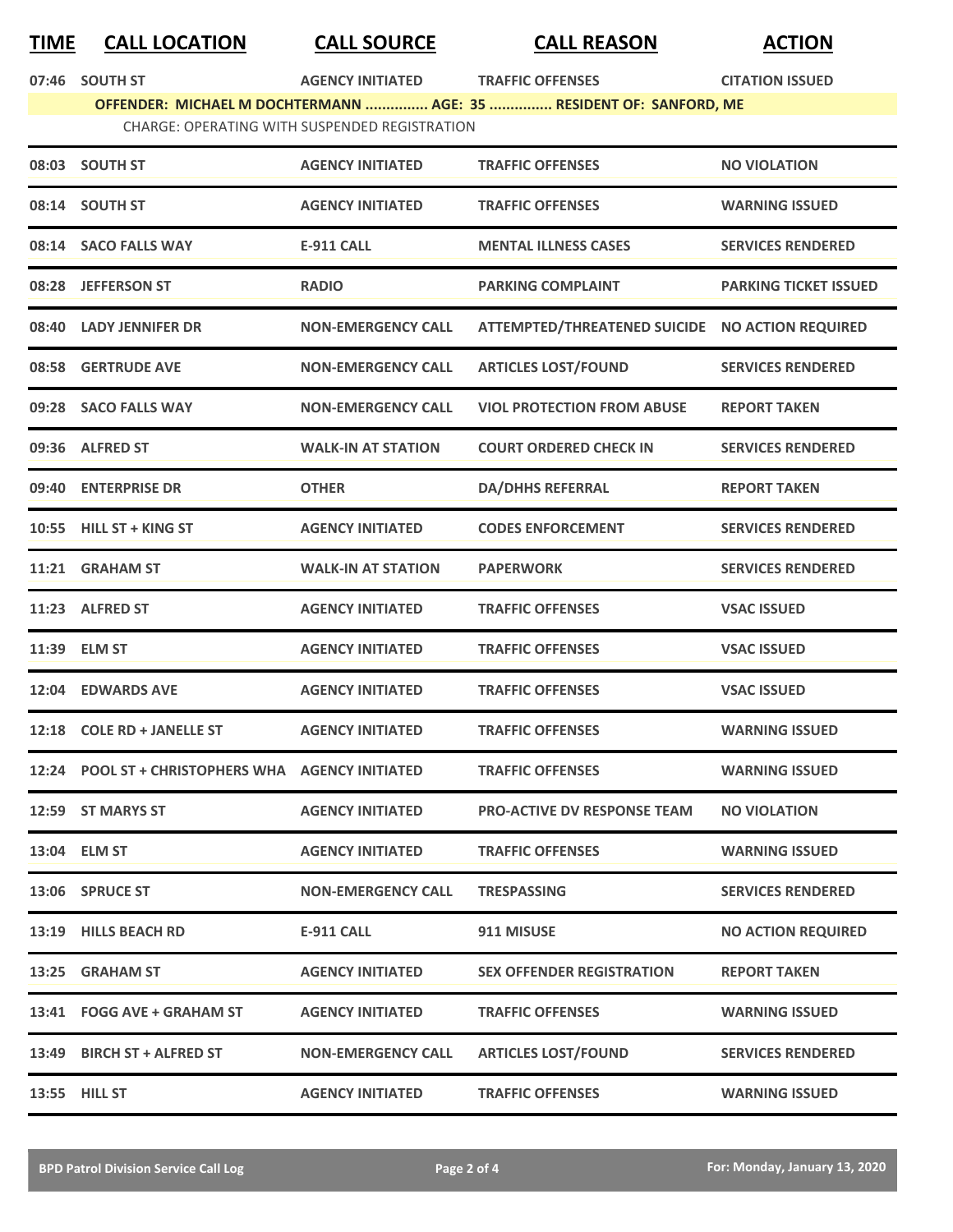| <b>TIME</b> | <b>CALL LOCATION</b>          | <b>CALL SOURCE</b>        | <b>CALL REASON</b>                                                                       | <b>ACTION</b>              |
|-------------|-------------------------------|---------------------------|------------------------------------------------------------------------------------------|----------------------------|
|             | 14:08 HARRISON AVE            | <b>E-911 CALL</b>         | 911 MISUSE                                                                               | <b>NO ACTION REQUIRED</b>  |
|             | 14:32 HILL ST + POOL ST       | <b>AGENCY INITIATED</b>   | <b>ALL OTHER</b>                                                                         | <b>CIVIL COMPLAINT</b>     |
|             | 14:52 COLE RD                 | <b>NON-EMERGENCY CALL</b> | <b>ASSIST PD AGENCY</b>                                                                  | <b>SERVICES RENDERED</b>   |
|             | 15:32 ALFRED ST + RAY ST      | <b>AGENCY INITIATED</b>   | <b>TRAFFIC OFFENSES</b>                                                                  | <b>WARNING ISSUED</b>      |
|             | 15:41 ALFRED ST               | <b>WALK-IN AT STATION</b> | <b>ALL OTHER</b>                                                                         | <b>GONE ON ARRIVAL</b>     |
|             | 16:02 HILLS BEACH RD          | <b>AGENCY INITIATED</b>   | <b>CHECK WELFARE</b>                                                                     | <b>SERVICES RENDERED</b>   |
|             | <b>16:23 THOMAS AVE</b>       | <b>AGENCY INITIATED</b>   | <b>WARRANT ARREST</b>                                                                    | <b>NEGATIVE CONTACT</b>    |
|             | 16:24 ALFRED ST               | <b>NON-EMERGENCY CALL</b> | <b>COURT ORDERED CHECK IN</b>                                                            | <b>SERVICES RENDERED</b>   |
|             | 16:56 CENTER ST               | <b>AGENCY INITIATED</b>   | <b>WARRANT ARREST</b>                                                                    | <b>NEGATIVE CONTACT</b>    |
|             | <b>16:59 MAIN ST</b>          | <b>E-911 CALL</b>         | <b>SUSPICION</b>                                                                         | <b>NEGATIVE CONTACT</b>    |
|             | 17:17 ALFRED ST               | <b>NON-EMERGENCY CALL</b> | <b>COURT ORDERED CHECK IN</b>                                                            | <b>NO VIOLATION</b>        |
| 17:45       | <b>PIERSONS LN</b>            | <b>NON-EMERGENCY CALL</b> | <b>PARKING COMPLAINT</b>                                                                 | <b>GONE ON ARRIVAL</b>     |
| 17:49       | <b>GRAHAM ST</b>              | <b>NON-EMERGENCY CALL</b> | <b>CIVIL COMPLAINT</b>                                                                   | <b>SERVICES RENDERED</b>   |
| 17:52       | <b>TAYLOR ST</b>              | <b>E-911 CALL</b>         | <b>SUSPICION</b>                                                                         | <b>SERVICES RENDERED</b>   |
|             | 17:56 STATE ST                | <b>AGENCY INITIATED</b>   | <b>WARRANT ARREST</b><br>OFFENDER: SALLI MAE HANSEN  AGE: 29  RESIDENT OF: BIDDEFORD, ME | <b>ARREST(S) MADE</b>      |
|             | <b>CHARGE: WARRANT ARREST</b> |                           |                                                                                          |                            |
|             | 18:19 ELM ST                  | <b>NON-EMERGENCY CALL</b> | <b>CRIMINAL MISCHIEF</b>                                                                 | <b>SERVICES RENDERED</b>   |
|             | 18:49 GRAHAM ST               | <b>E-911 CALL</b>         | <b>DISTURBANCE / NOISE</b>                                                               | <b>CIVIL COMPLAINT</b>     |
|             | 19:00 HILL ST                 | <b>RADIO</b>              | DPW CALL OUT                                                                             | <b>SERVICES RENDERED</b>   |
|             | 19:06 BOULDER WAY             | <b>NON-EMERGENCY CALL</b> | <b>SUSPICION</b>                                                                         | <b>TRANSPORT TO CRISIS</b> |
|             | 19:21 ALFRED ST               | E-911 CALL                | 911 MISUSE                                                                               | <b>NO ACTION REQUIRED</b>  |
|             | 19:59 MAIN ST + ELM ST        | <b>AGENCY INITIATED</b>   | <b>TRAFFIC OFFENSES</b>                                                                  | <b>WARNING ISSUED</b>      |
|             | 20:16 BIRCH ST                | <b>E-911 CALL</b>         | <b>JUVENILE OFFENSES</b>                                                                 | <b>REPORT TAKEN</b>        |
|             | 21:03 MEDICAL CENTER DR       | <b>NON-EMERGENCY CALL</b> | <b>MENTAL ILLNESS CASES</b>                                                              | <b>TRANSPORT TO CRISIS</b> |
|             | 21:25 SULLIVAN ST             | <b>E-911 CALL</b>         | 911 MISUSE                                                                               | <b>NO ACTION REQUIRED</b>  |
|             | 21:34 GREEN ST                | <b>NON-EMERGENCY CALL</b> | <b>DOMESTIC COMPLAINTS</b>                                                               | <b>REPORT TAKEN</b>        |